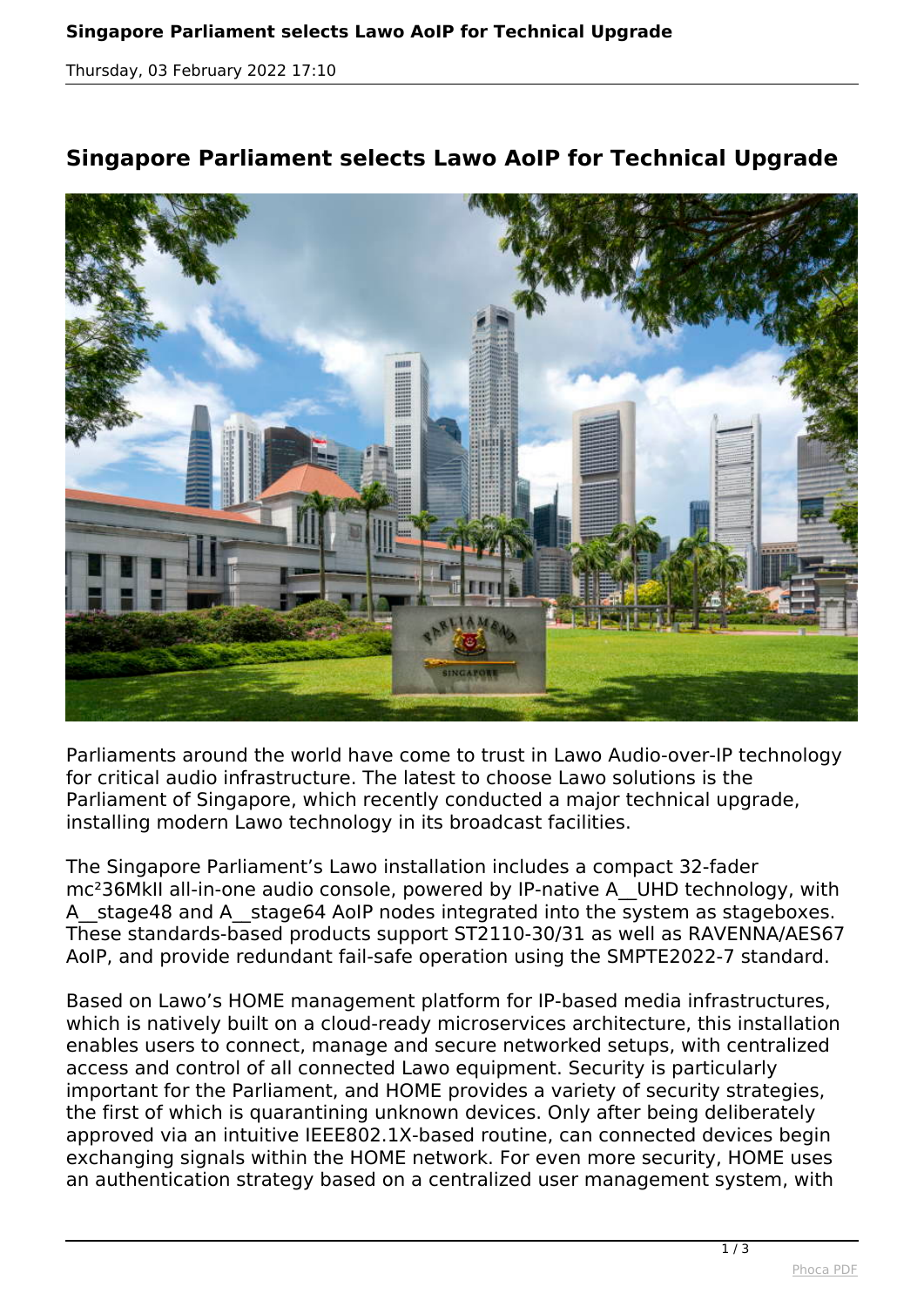*Thursday, 03 February 2022 17:10*

*dedicated user roles and groups.*

*A paramount consideration during the modernization project was ensuring that the audio mixing system provides high flexibility and can be integrated into a remote production infrastructure. Setups which integrate with distant venues have become particularly important during the pandemic in order to practice safe social distancing during parliamentary working routines. The technical specifications and ease of connecting to Singapore's national media network, Mediacorp, were instrumental in the purchase and installation of the Lawo mc²36MkII console as the central element of the parliament's audio infrastructure.*



*This decision for Lawo technology is one of a number recently taken by national parliament TV and radio channels worldwide. These include the audio infrastructure for the German Bundestag Parliament TV, Thailand Parliament Radio, Israel's Knesset, and the massive, scalable audio- and video-over-IP infrastructure of the European Parliament in Brussels and Strasbourg.*

*Because the Singapore Parliament project was carried out during the pandemic, training and configuration support were done during online remote sessions. Lawo's*